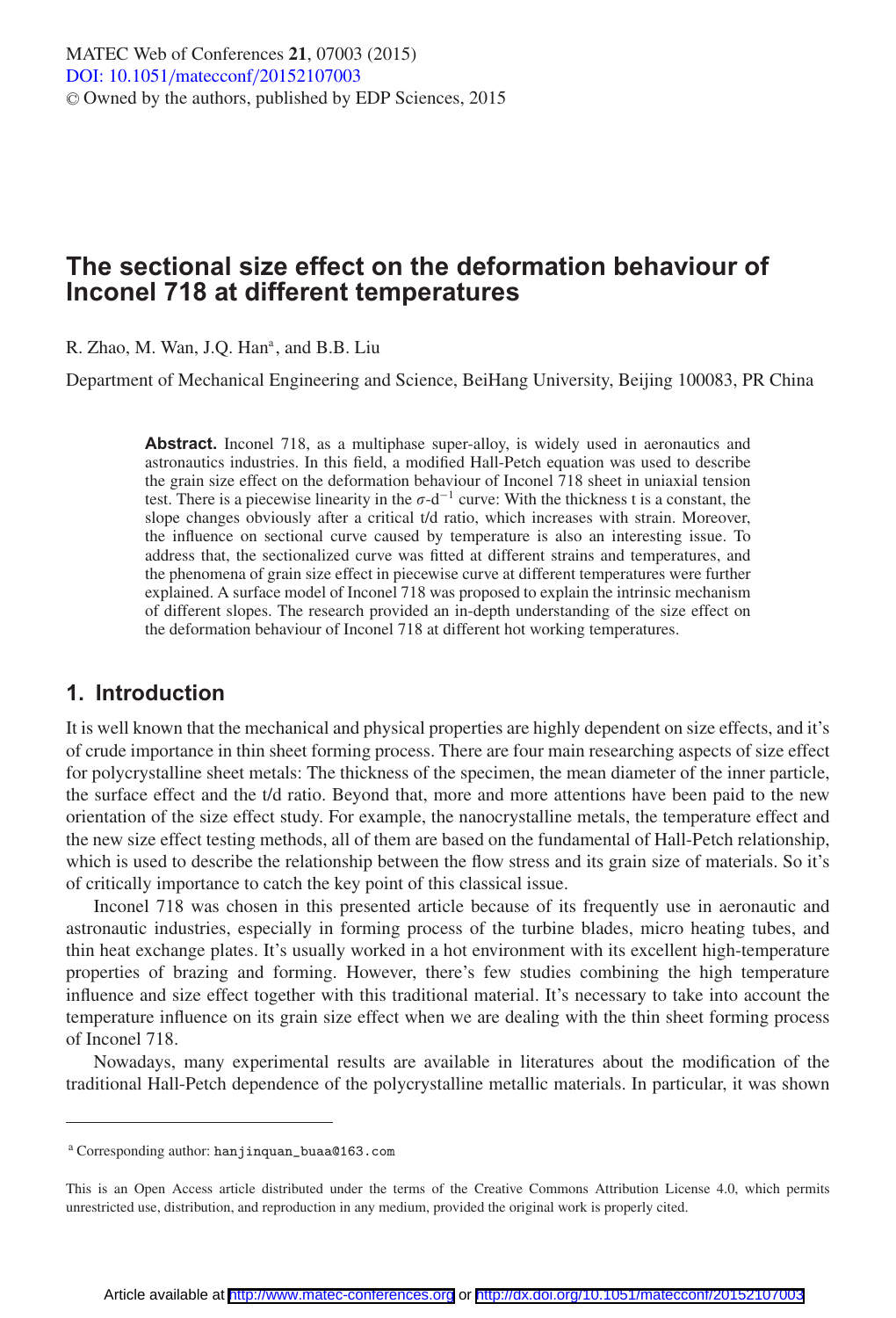### MATEC Web of Conferences

<span id="page-1-0"></span>

**Figure 1.** Metallurgical results of different particle size in cross-section.

| <b>Specimen ID</b> | Heat treatment temperature( $\mathrm{^{\circ}C}$ ) | The mean diameter $(\mu m)$ |
|--------------------|----------------------------------------------------|-----------------------------|
|                    | 1100                                               | 92.371                      |
|                    | 1050                                               | 62.849                      |
|                    | 1000                                               | 31.663                      |
|                    | 950                                                | 19.8                        |
|                    |                                                    | 13.5                        |

<span id="page-1-1"></span>Table 1. The mean grain size after different heat treatment process.

by Keller [\[1](#page-5-0)] that a variation of the ratio of thickness (t) to grain size (d) resulted a segment line of stress. It was also reported that this stress reduction appeared when the t/d ratio was below a critical value, which depends on stacking fault energy and grain size [\[2\]](#page-5-1).The purpose of this paper is to describe and discuss the segmental grain size effect dependence of Inconel 718 at different temperatures. First, we use –1 as the proper index number because of its face-centered-cubic structure, of which the fitting results serve as a convincing evidence. Curves of the modified Hall-Petch format at room temperature 25<sup>°</sup>C, 200<sup>°</sup>C and 400<sup>°</sup>C are presented at different strain levels (ranging from 0.002 to 0.3), the trend of the B-spline curves is discussed and compared between different temperatures. To explain the inner mechanism of the variation of the slope, different curves of yield stress vs. the reciprocal of diameter at different temperatures are put together, surface model is applied to elaborate the temperature influence on slope k. The results show a high consistency with the existing research work.

# **2. Experiment process**

Inconel 718 sheet with a thickness of 0.3mm was used in this presented experiment. The dog-boneshaped samples were handled with a gauge section of 31 mm in length and 6 mm in width. In order to reach various inner grain sizes and avoid rolled texture, specimens were under strict heat treatment at temperatures between  $950°C$  and  $1050°C$  for 20 minutes, then water cooled immediately to remain the high-temperature metallographic structure. After the funance reaches the treatment temperature, there's a heat preservation for 25 minutes, to ensure the particle size grows as we expected. We read the diameters in the cross-section with Heyn's method, choosing five points to get the average result to avoid subjective errors. The samples have a grain size in the range of 13  $\mu$ m and 92  $\mu$ m corresponding to t/d ratios between 3.25 and 22.22. The final specifications of prepared specimens are as Fig. [1](#page-1-0) and Table [1](#page-1-1) shows.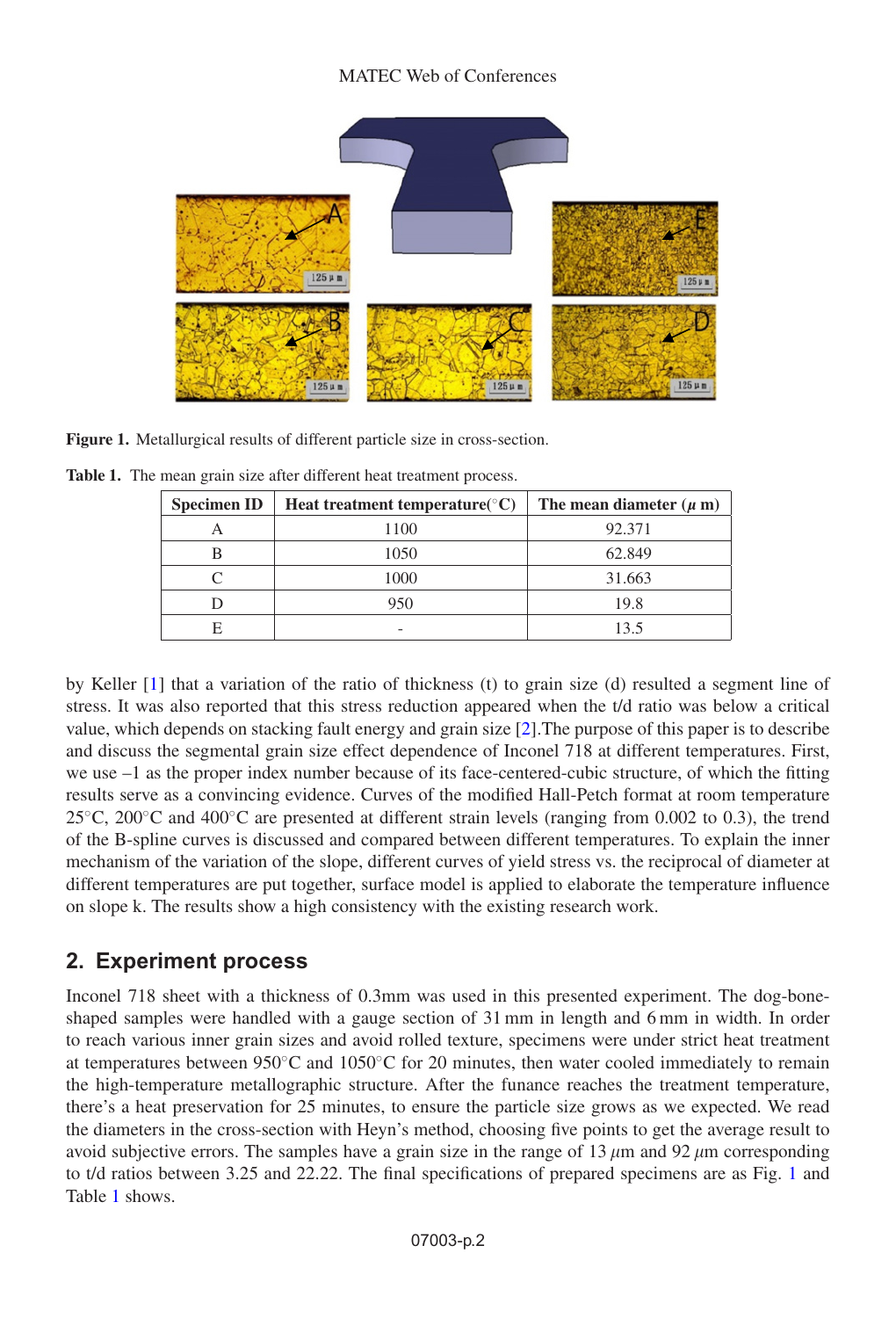#### ICNFT 2015

<span id="page-2-1"></span>

**Figure 2.** The sectional curves of Inconel 718 at different strain levels at room temperature.

The uniaxial tension test was done on MTS 8800 at temperature between 25◦C (room temperature) and 400 $\degree$ C, it was strain rate controlled at a strain rate of 1×10-3 and started after heat preservation for 10 minutes. Same experiments were done for twice to avoid randomness. Strain measurements were achieved by a high-temperature extensometer.

### **3. Results**

Inconel 718 has a strong size effect in deformation process, which could be described by the classical Hall-Petch dependence as Eq. [\(1\)](#page-2-0) shows:

<span id="page-2-0"></span>
$$
\sigma = \sigma_0 + kd^{-1/2}.\tag{1}
$$

Where  $\sigma_0$  is the friction stress of mobile dislocations and k defines the characteristic constant that reflects the impurities and alloying elements effect. The index number [\[3](#page-5-2)] which has been discussed as a fit parameter in recent years. Korte [\[4\]](#page-5-3) suggested that the index number of f.c.c. metals in this formula is near −1, because the plastic strain  $\varepsilon$  corresponding to a single dislocation of effective Burgers vector b in a finite space of dimension h is  $bh^{-1}$ .

Flow stress curves at room temperature are fitted in Fig. 2, the fitting result confirms Korte's theory [\[4\]](#page-5-3) at different strain levels from 0.002 to 0.3. With the thickness t is a constant, the slope of the modified HP curves change after two critical t/d ratios, the smaller t/d ratio increases with the true strain, as the blue arrow in Fig. [2](#page-2-1) shows. While the larger critical ratio doesn't show an obvious straindependent property. The curves tend to be horizontal at the back part, which means the influence of the particle size on the slope can be ignored when the diameter is small enough compared to the thickness of the sheet.

The sectional curves of Inconel 718 at different strain levels under 200 °C and 400 °C are presented in Fig. [3.](#page-3-0) The linear dependence at  $200\degree C$  is highest, except there's a slight sunken at the middle of the curve, as the black arrow shows. Curves show a contrary tendency to which at room temperature with respect of the slope k at 400 °C: The slope expands after the critical t/d ratio, and there's only one critical ratio around 10 at 400 ◦C.

Slopes in the three figures could be described as a strain-independent parameter, while all of the critical number increases with the strain level. The stress is approximately proportional to the reciprocal of the mean diameter, and inversely proportional to the deformation level.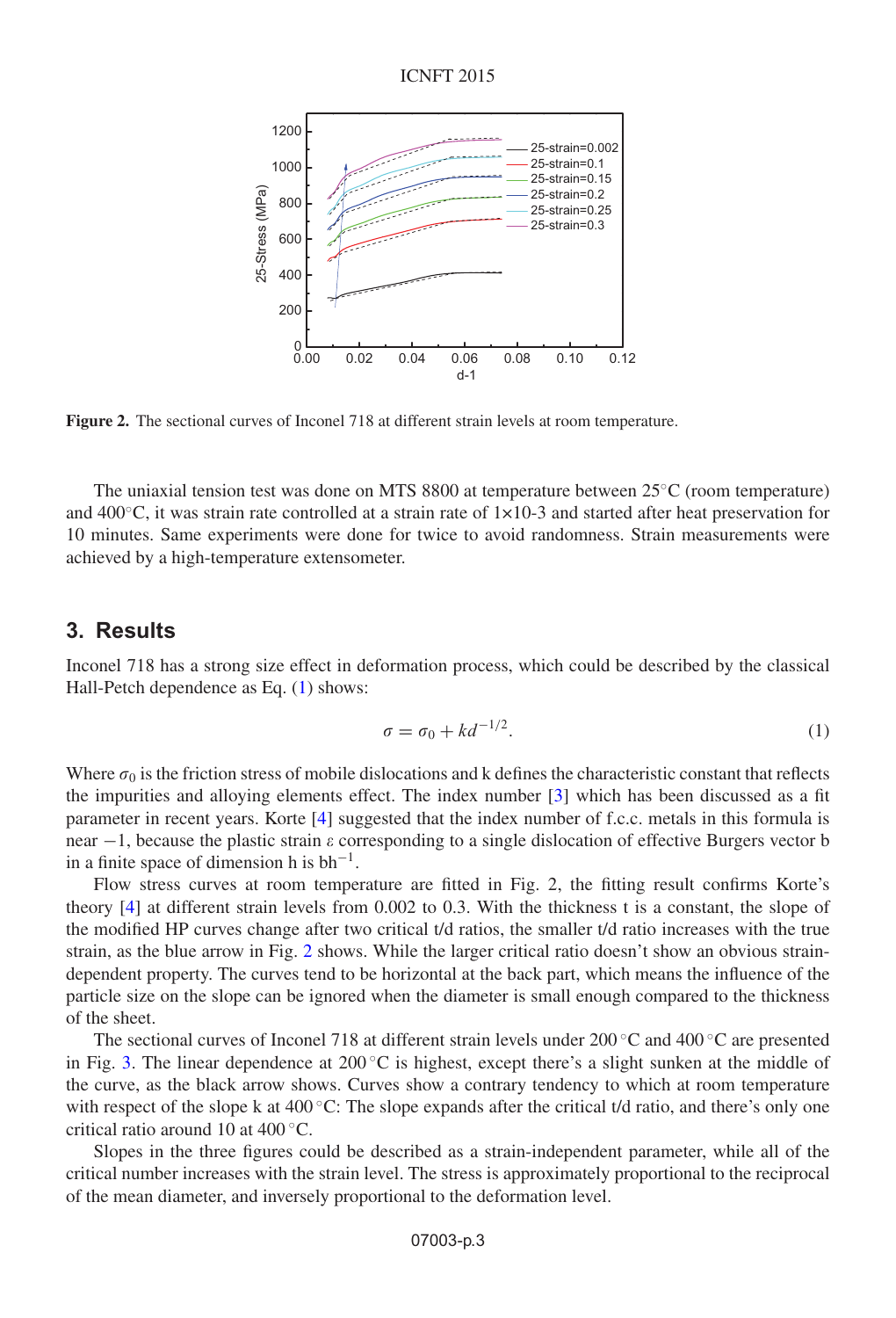<span id="page-3-0"></span>

**Figure 3.** The sectional curves of Inconel 718 at different strain levels under 200◦C and 400◦C.

# **4. Discussion**

#### **4.1 Sectional phenomenon from multi-crystals to poly-crystals at room temperature**

The thickness of the specimen sheets is a constant value of 0.3 mm in this presented article, so it's equivalent for us to decide the t/d ratio by determining the mean diameter of the inner particle size.

As mentioned in Fig. [2,](#page-2-1) two critical measurements are found at the room temperature deformation process. A similar sectional phenomenon is discovered in polycrystalline nickel [\[1\]](#page-5-0). The cause of critical number and sectional phenomenon lies in that the stress decreases when the particle size becomes larger, which could be understood by the surface effect of poly-crystals: the dislocation nearby the free surface can emerge easily through the latter. While the grain boundaries act as obstacles, reducing the mean free path of the dislocations, it also has a relatively low dislocation density near the free surfaces. As a result, the gradient distance of poly-crystals, set as L here representing the stress or dislocation gradient distance, becomes smaller than in single-crystal due to the grain boundary obstacle effects.

#### **4.2 Influence of temperature on sectional slopes**

There's different sectional appearance from room temperature to  $400\degree$ C at different strain levels in Fig. [2](#page-2-1) and Fig. [3.](#page-3-0) The slopes of the curves are obviously larger at room temperature with the increase of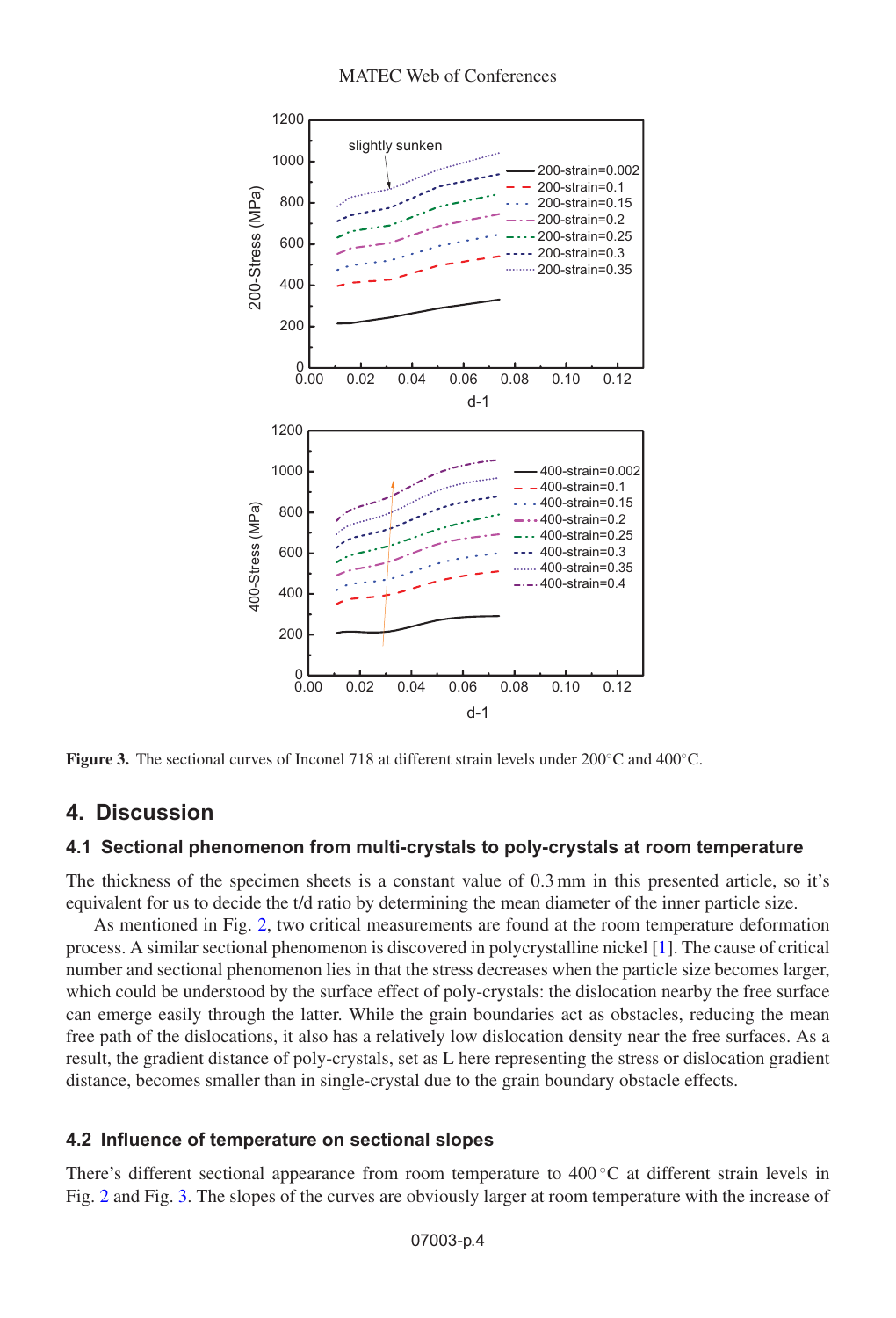ICNFT 2015

<span id="page-4-0"></span>

**Figure 4.** The  $\sigma_{0.2}$ -d<sup>-1</sup> curves at different temperatures, showing an obvious sectional phenomenon of the slope k.

the particle size at room temperature, whatever the strain level is. Furthermore, the slope k remains the same in the deformation process, which means the slope at a high strain level is similar with what in a low strain level at a specific temperature. Besides that, the critical ratio is about 30 at room temperature, which becomes 12 at 200 °C and 10 at 400 °C, and the critical ratios increase slightly with the increasing strain level. All of the above-mentioned phenomenon is related to the variation of slope k. To study the influence factor of the slope k, a classical theory is proposed by Armstrong [\[5\]](#page-5-4) reads:

$$
k = m^2 \tau_c r^{1/2}.\tag{2}
$$

Where m is the orientation factor related to the number of activated slip systems,  $\tau_c$  stands for the critical resolved shear stress (CRSS) required for operation of a dislocation source and r denotes the distance from the nearest dislocation piled-up to the dislocation source in the adjacent grain. With the increasing temperature, both the critical resolved shear stress  $\tau_c$  and the number of the active slip systems reduces, which in turn, decreases the k.

To show the variation tendency of slope influenced by temperature, we put  $\sigma_s$ -d<sup>-1</sup> curves together in Fig. [4.](#page-4-0) There's a critical line (indicated as a black dotted-line in Fig. [4\)](#page-4-0) located at the middle of the curves, before which the slope k decreases obviously with increasing temperature, and the slope keeps a constant after the critical line. Similar result has been found by Hauser [\[6\]](#page-5-5) and Ono [\[7](#page-5-6)]. From which could we contend the slope decreases slower with the raising temperature.

The slope decreases much more obviously with larger particle size at a high temperature, which could be also explained by the surface effect. It's interesting to study the high-temperature sectional curves first discovered in Inconel 718 continuely. In order to identify the critical number, mechanical behaviors of grain boundary and grain interior, property of surface layer and volume fraction of surface layer should be determined [\[8](#page-5-7)], which is very complicated and costly, and of crouse, a worthy work.

## **5. Conclusion**

This presented article mainly focuses on the influence of temperature on sectional grain size effect of Inconel 718. Our work can be summarized by the three main following points:

- The stress decreases with the increasing particle size, which has been explained by the surface model.
- There's a segment phenomenon in the deformation process of Inconel 718 at room temperature. With the increase of the temperature, the segment still exists, but the variation tendency of the